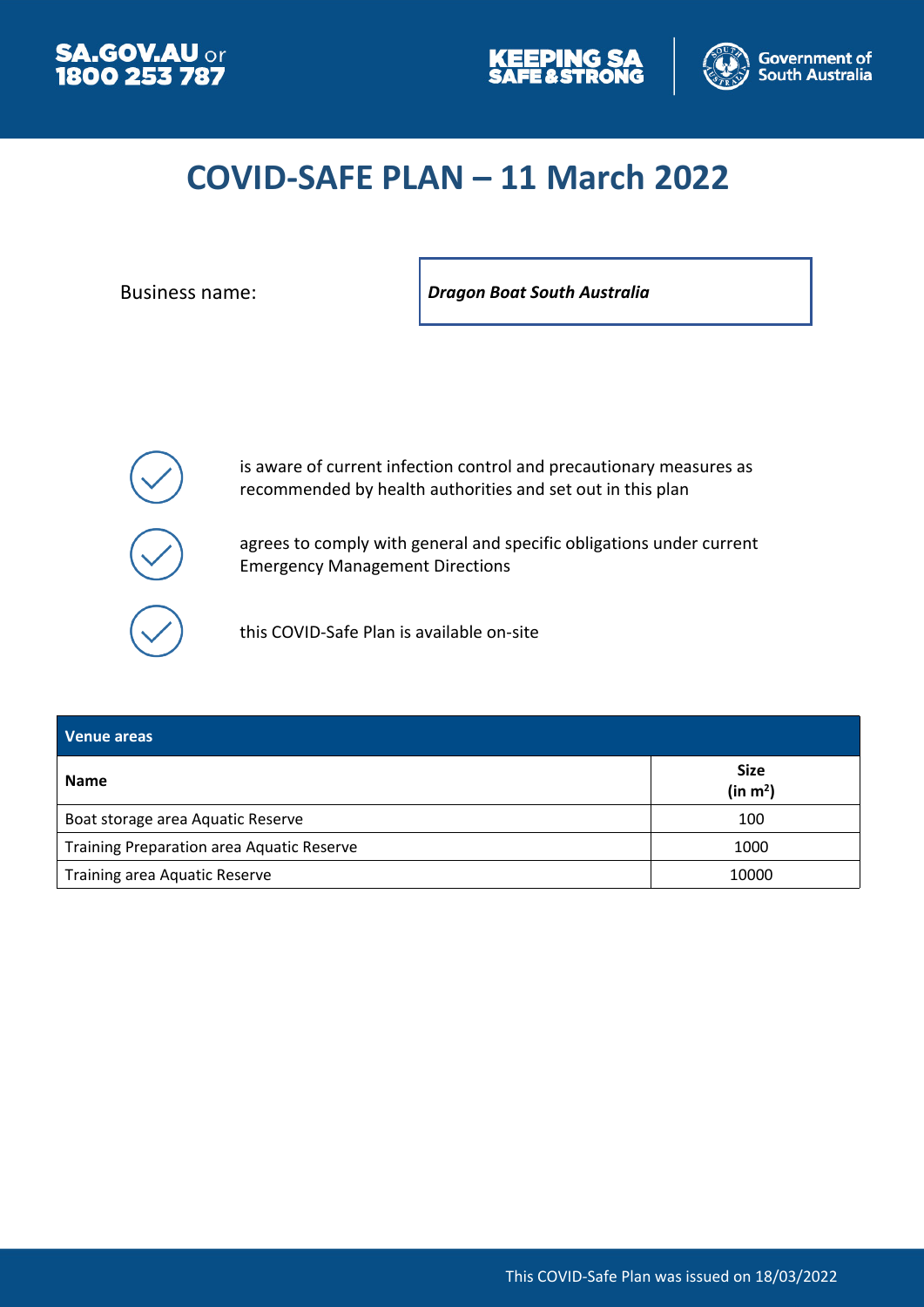





# **COVID-Safe Check-In**

# **Dragon Boat South Australia**



# **Checking in is quick and easy:**

- 1. Scan the QR code with the free mySA GOV app or your phone camera
- 2. Enter your name and mobile number
- 3. Follow the prompts
- 4. Show staff your green tick

### **Remember:**

Do not enter if you are unwell

Stay 1.5 metres from others not in your group

Regularly wash or sanitise your hands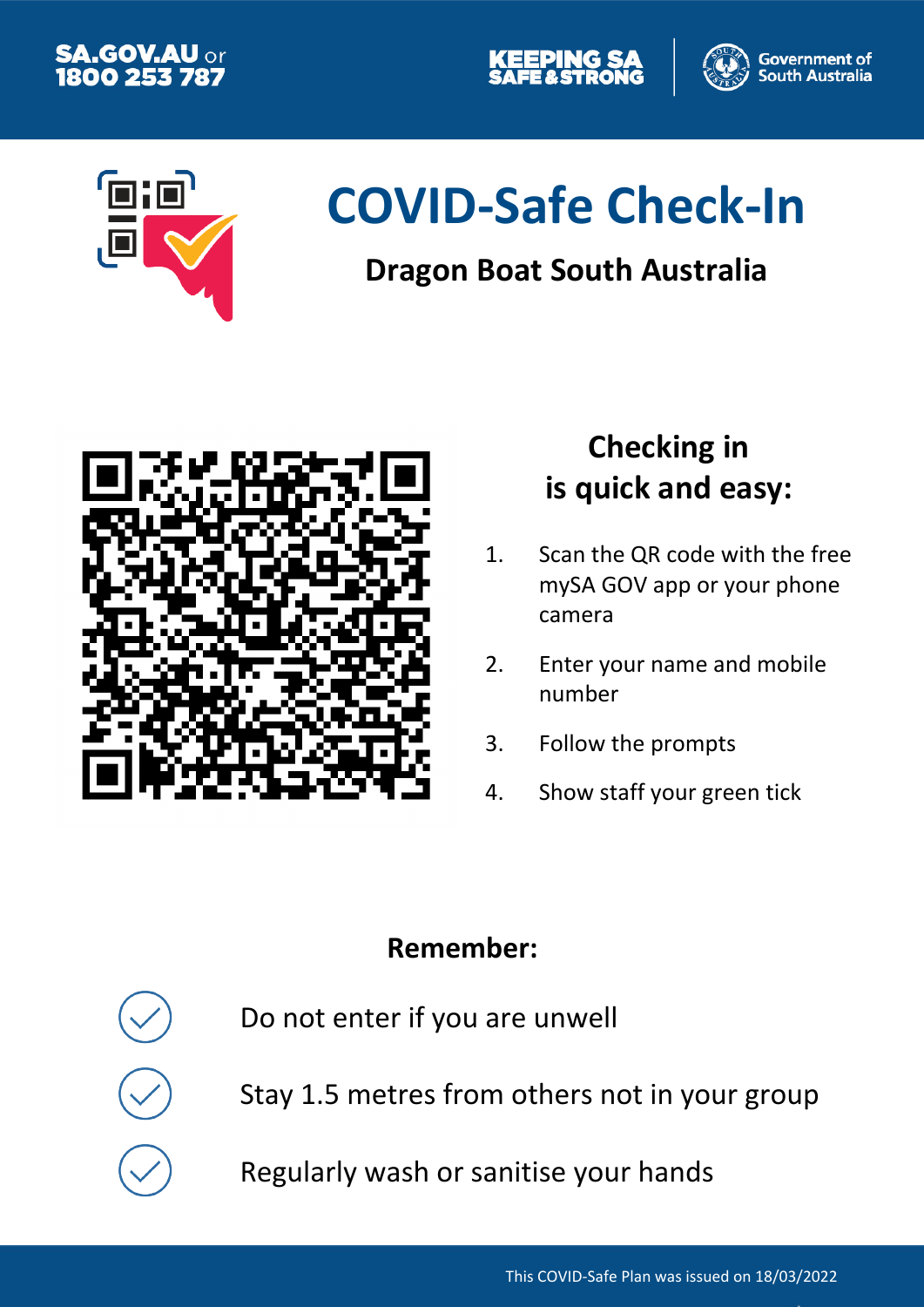



# **COVID-SAFE PLAN – 11 March 2022**

| <b>Summary</b>                                   |                                                          |  |
|--------------------------------------------------|----------------------------------------------------------|--|
| <b>Name of business</b>                          | Dragon Boat South Australia                              |  |
| <b>Business or activity</b>                      | Outdoor and indoor sport                                 |  |
| <b>Address of business or activity</b>           | <b>1 JENKINS STREET</b><br>NEW PORT SOUTH AUSTRALIA 5015 |  |
| <b>Owner or Operator name</b>                    | Peter Button                                             |  |
| Plan completed by                                | Peter Button                                             |  |
| <b>Contact phone</b>                             | 0439510961                                               |  |
| <b>Contact email</b>                             | peter.button@sa.gov.au                                   |  |
| Is this plan for a one-off event or<br>activity? |                                                          |  |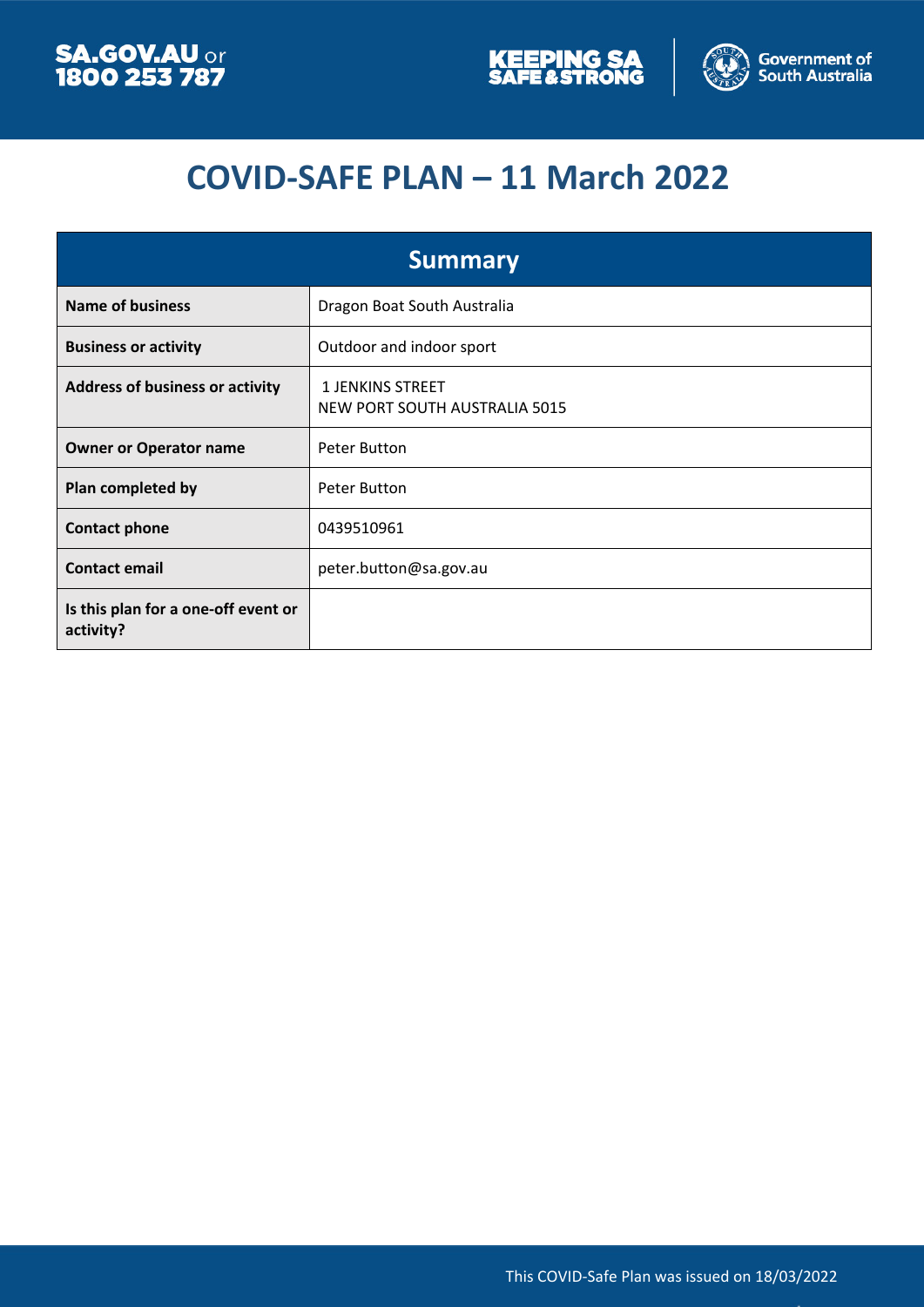

#### **Obligations**

#### **General principles**

#### **Contact tracing with approved contact tracing system**

Businesses that conduct a defined public activity must use the COVID SAfe Check-In or other approved contact tracing system. Recreational transport, auctions and inspections for sale and rental of properties, Public transport, taxis and ride share, educational facilities do not need to have COVID SAfe Check-In.

Where relevant, the following contract tracing requirements apply:

- You must put in place and operate an approved contact tracing system at your venue or activity.
- This means either the QR Code provided in this plan (COVID-SAfe Check-In), or another electronic platform approved by the State Coordinator. You are not allowed to use any different option.
- People attending your venue or activity must check in using the approved contact tracing system you have put in place (unless they are genuinely unable, for example if they do not have a smartphone).
- They must do so as soon as practical upon entry to your premises.
- If using COVID-SAfe Check-In, you must print and make the QR Code provided in this COVID-Safe Plan available onsite to allow people attending your venue or activity to check in.
- You should have a different type of attendance record available for people attending your venue that are truly unable to use COVID-Safe Check-in (that is, as a back-up option - this refers to printed, paper contact tracing records, for example).
	- $\circ$  These records must then include each person's contact details, and the time and date of attendance.
	- $\circ$  They must be produced for inspection at the request of an authorised officer.
	- $\circ$  It is prohibited to use these records for any other purpose than for COVID-19 contact tracing.
	- o They can be physical or digital records.
	- $\circ$  They may not be copied, photographed, taken, or used by anyone else than you or an authorised officer.
	- $\circ$  They must be kept in a way that reduces the risk of them being copied, photographed, taken or used by any person other than an authorised officer.

#### **Physical distancing**

- Have measures in place to maintain and encourage others to maintain the physical distancing principle of at least 1.5 metres separation. This includes:
	- o Between groups within each room
	- o At entry and exit points
	- $\circ$  This does not apply to those who attend as a group, such as members of the same household, family or people who otherwise regularly associate with each other.
	- $\circ$  For larger venues, complying with this requirement means that you will need to have crowd control measures in place, including in relation to queuing.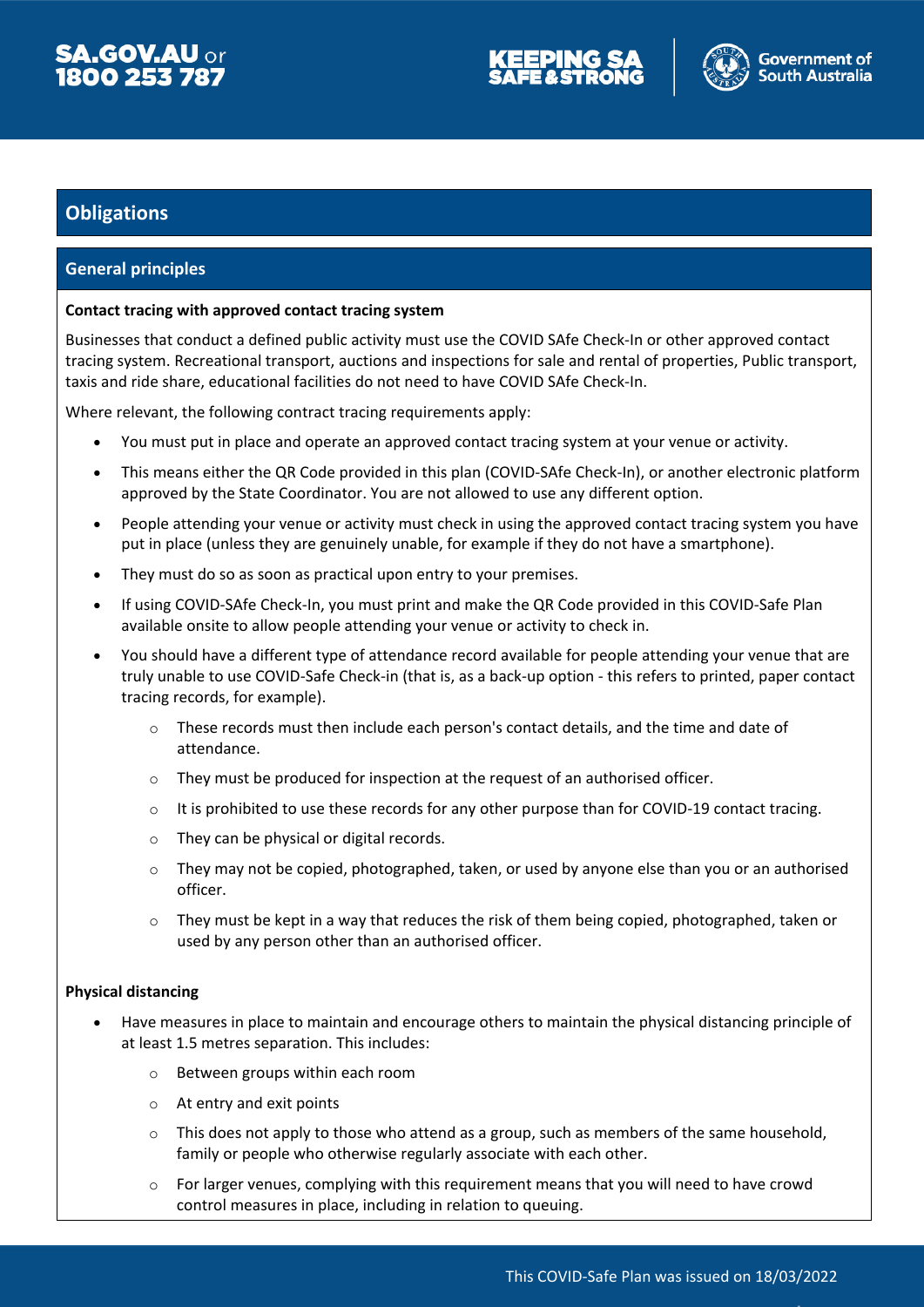





#### **COVID-Safe Plan**

- A COVID-Safe Plan must be submitted by all individuals or organisations that own, operate or host Defined Public Activities, as outlined by the Emergency Management (Public Activities) (COVID-19) Direction. This includes:
	- o Private activities
	- o Private functions
	- o Hospitality
	- o Fitness and recreation
	- o Indoor public meetings
	- o Ceremonies
	- o Public assemblies
	- o Personal care services
	- o Public entertainment
	- o Recreational transport, passenger transport services, and driving lessons
	- o Health services
	- o Property inspections and auctions
	- o Casino or gaming areas
	- o Relevant licensed premise

The plan must be produced on request from an authorised officer.

#### **Capacity limits**

- No more than 1,000 people are allowed on site at any one time. To be allowed to have more than 1,000 people on-site, you will need to prepare a dedicated COVID Management Plan and have this approved by SA Health.
- **Note:** a lower capacity limit may apply based on your activity type or the square metres available on site.

#### **COVID Marshals (if relevant)**

- The following businesses or activities that include defined public activities must have one dedicated COVID Marshall on site at all times while operating/open to the public:
	- o Any businesses or activities that require a COVID Management Plan
	- o Nightclubs
	- o Gyms and fitness centres
	- o Public pools and swimming centres
	- o Sporting clubs
	- o Supermarkets
	- o Hardware stores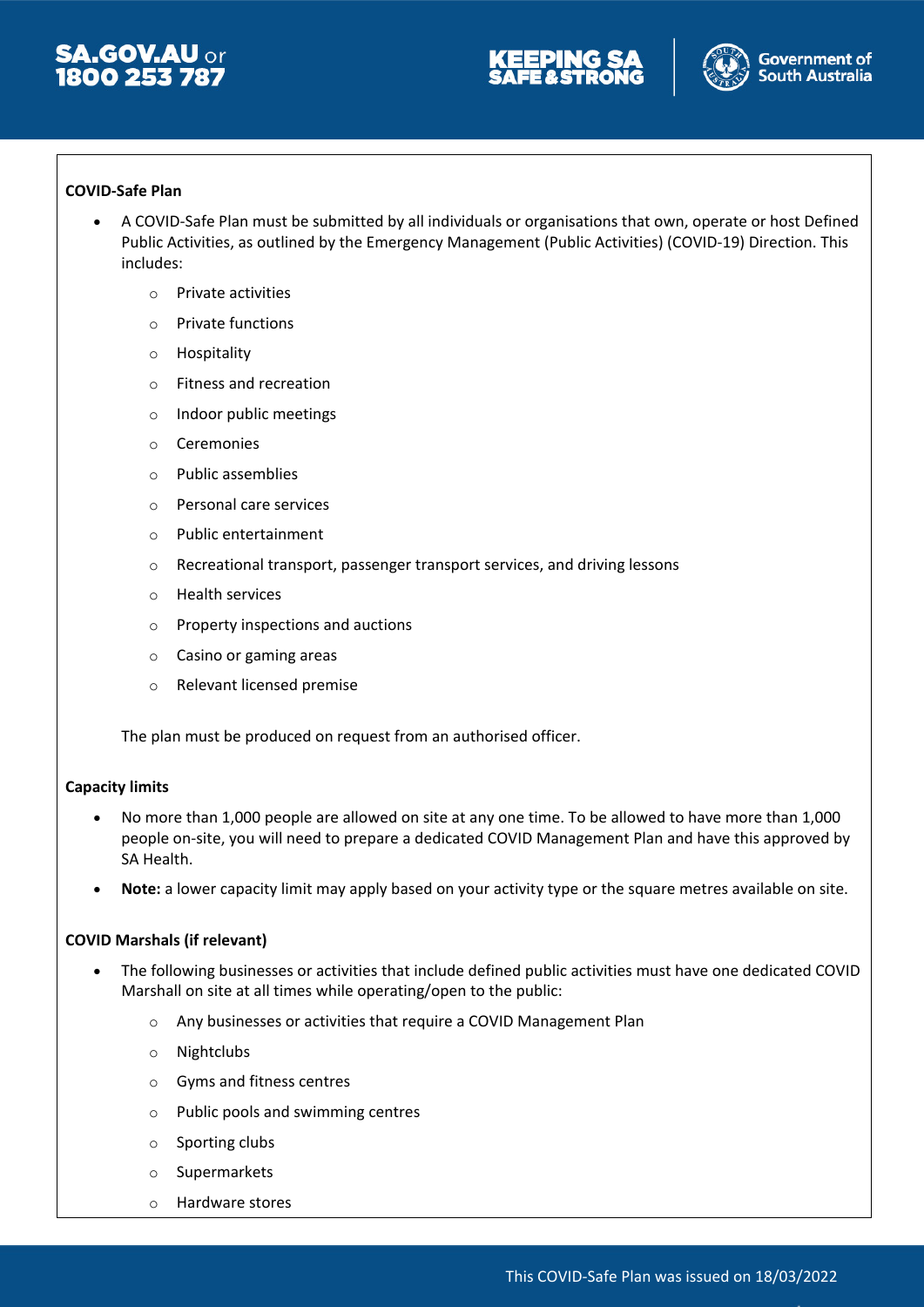





- o Distribution centres
- o Licensed premises
- o Areas where food is served
- Visit [www.covid-19.sa.gov.au](http://www.covid-19.sa.gov.au/) for more information on when a COVID Management Plan is required.
- This means a dedicated staff member who is 16 or older, has completed training as prescribed by SA Health, who is clearly identifiable as a COVID Marshal, and whose duty is to supervise and ensure that all people onsite comply with the COVID Management Plan.
- If you operate 24/7 with staff not always onsite, you only need to have a COVID Marshal onsite at all times of high patronage.
- If you reasonably expect 200 people or more to be onsite at the same time, the COVID Marshal may not have any other duties than being a COVID Marshal.
- The owner, operator or person who is effectively in charge of a business or activity is responsible for ensuring that a COVID Marshal is in place.
- They must also keep records of completion of Marshals' training, and provide these records to an authorised officer on request.
- If your premises are used by different people or organisations, it is the responsibility of the owner or person with care/control/management of your premises to ensure that it is supervised by a COVID Marshal, if and when required.
- In this case, you do not have to supply the COVID Marshal, but you must ensure the person conducting the prescribed operations supplies a COVID Marshal. You can determine how this is done - for example, you can include in the hiring terms and conditions that the hirer must have a COVID Marshal

#### **Masks**

- Masks (covering the mouth and nose) are mandatory in the following settings:
	- $\circ$  all indoor public places. This means indoor places that the public has access to, regardless of whether they must pay to access the place or can do so for free
	- o personal care and beauty services
	- o indoor fitness and physical recreation facilities, including gyms, swimming pools, dance studios but they only have to wear a mask while they are not exercising
	- o passenger transport services
	- o healthcare, residential care, disability support services, in-home aged care services and supported living services
	- $\circ$  high-risk settings. This category includes: residential aged care facilities, disability care facilities, prisons, correctional facilities, training centres or other places of custody; and any of the following areas within a public or private hospital: an emergency department, an intensive care unit, a respiratory ward, and an oncology ward; or any health care service provided in any Aboriginal community or any other Aboriginal community controlled health service)
- Masks are not required if a person:
	- $\circ$  has a relevant medical condition, including problems with their breathing, a serious condition of the face, a disability or a mental health condition (Evidence of a relevant medical condition must be produced on request)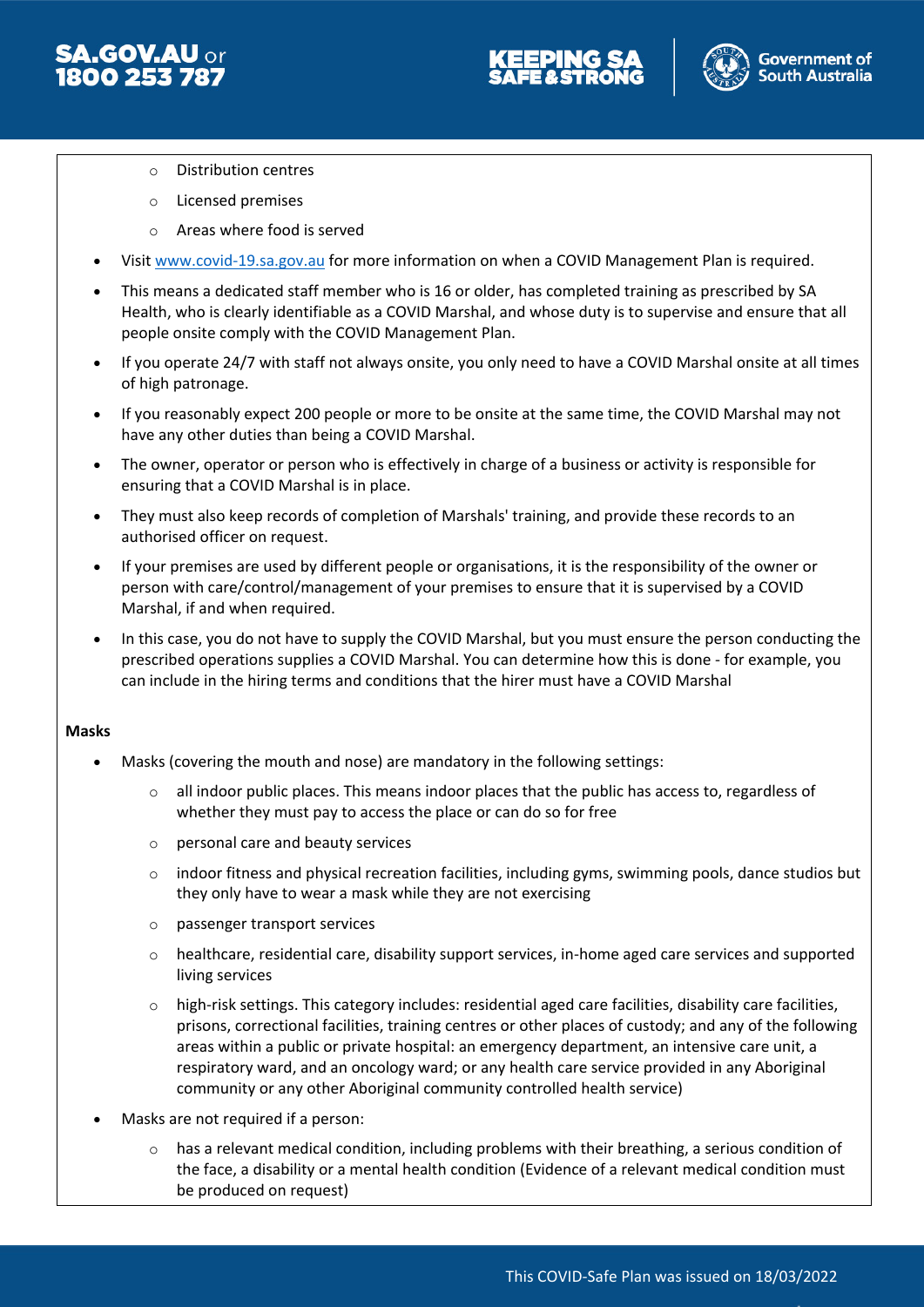





- $\circ$  in circumstances where the ability to see the mouth is essential for communication, such as to enable communication by or with any patron who is deaf or hard of hearing
- o in circumstances where removal of the mask is lawfully required for identification purposes
- o when the person is eating or drinking
- $\circ$  if the person is a child under 12 years of age
- $\circ$  if the person is carrying out functions as an authorised worker and it is not possible to properly carry out those functions with a mask on
- $\circ$  is receiving a health or personal care service and wearing a mask would reasonably interfere with the provision of the health or personal care service. The providers of the service do need to wear a mask.
- $\circ$  Is part of a bridal party, but only during a wedding ceremony. Masks must be worn during the reception/other events associated with the wedding.

**I understand that the above requirements are legal obligations under current Emergency Management directions. If I do not comply with these, I may face a fine of up to \$5,000**



#### **Outdoor and indoor sport**

#### **COVID Marshals**

- If you are a sporting club, you must have a COVID Marshal supervising your operations/activities at any time.
- This means a staff member charged with ensuring your COV ID-Safe Plan is being effectively implemented and its requirements observed by staff, patrons and other people onsite.
- COVID Marshals must be 16 years old or older.
- COVID Marshals must have completed training as prescribed SA Health.
- COVID Marshals must take reasonable steps to make themselves visually identifiable as a COVID Marshal.
- If you reasonably expect 200 people or more to be onsite at the same time, your COVID Marshal may not have any other duties than being a COVID Marshal.
- If you operate 24/7 with staff not always onsite, you only need to have a COVID Marshal onsite at all times of high patronage.
- The owner, operator or person who is effectively in charge of a business or activity is responsible for ensuring that a COVID Marshal is in place.
- They must also keep records of completion of Marshals' training, and provide these records to an authorised officer on request.

#### **Food and beverages**

- If you also offer the onsite purchase and consumption of food and beverages, your COVID-Safe Plan must also include the activity 'Hospitality' and its obligations and recommendations.
- These requirements do not apply to the onsite purchase and consumption of: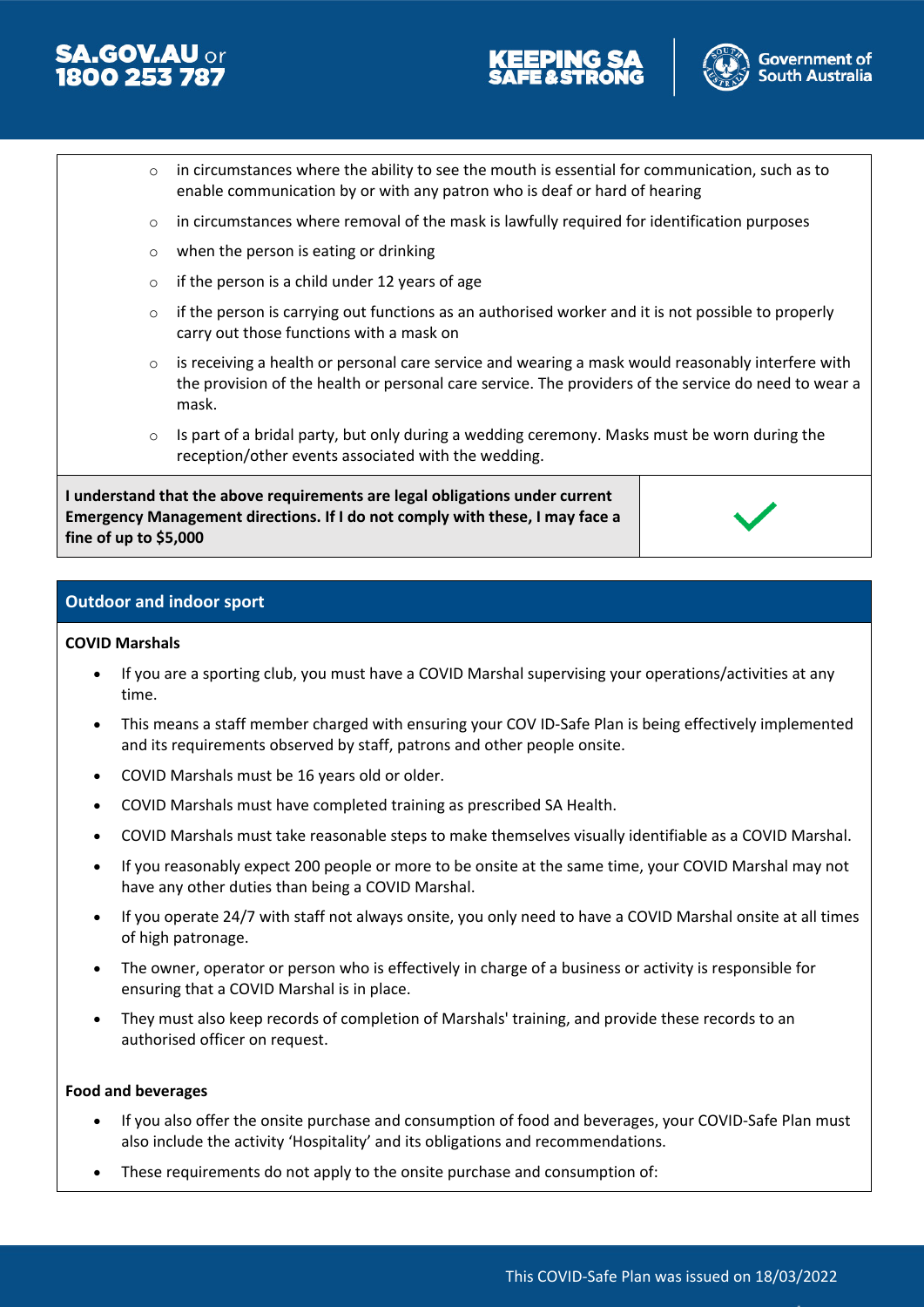





- $\circ$  snack or hand-held foods or non-alcoholic beverages by people attending sport (incl. training), fitness or recreation activities
- $\circ$  alcoholic beverages by spectators at sports event, provided alcoholic beverages are consumed while seated.

**I understand that the above requirements are legal obligations under current Emergency Management directions. If I do not comply with these, I may face a fine of up to \$5,000**

#### **Recommendations**

#### **General**

#### **Physical distancing**

- Consider venue layout and move tables and seating to comply with physical distancing (1.5m separation) requirements.
- Dedicate separate bathroom facilities for each separate room or area of a venue, where possible. Install signage to make members of the public aware of which bathroom to use.
- Dedicate separate entry and exit doors from separate rooms, and pathways to encourage "one-way traffic" where possible.
- Minimise mixing between separate rooms or groups of people as much as possible.
- Display signage at the venue entrance to instruct members of the public (and staff) not to enter if they are unwell or have COVID-19 symptoms.
- Encourage contactless payments to be used where possible.
- Encourage online bookings, reservations and pre-ordering where practical.
- Consider using physical barriers, such as plexiglass screens, in areas that involve high volume interactions (e.g. point of sale).
- Consider placing floor or wall markings or signs to identify 1.5 metres distance between people, particularly for queues and waiting areas.
- Monitor compliance with physical distancing requirements, with particular regard to areas where members of the public might congregate.
- Consider limiting the duration of the activity to 2 hours or less where possible.
- Encourage and support downloading of COVID-Safe App.

#### **Contact tracing with approved contact tracing system**

Where relevant to Defined Public Places (refer to the General Obligations section of this COVID Safe Plan for further information).

- To set up your COVID-Safe Check-in station(s), all you have to do is print the QR code provided in this Plan, and make it available onsite.
- It is recommended to make your QR code available on various locations, for example on each table, in a central area, near a service area, or near your entrance.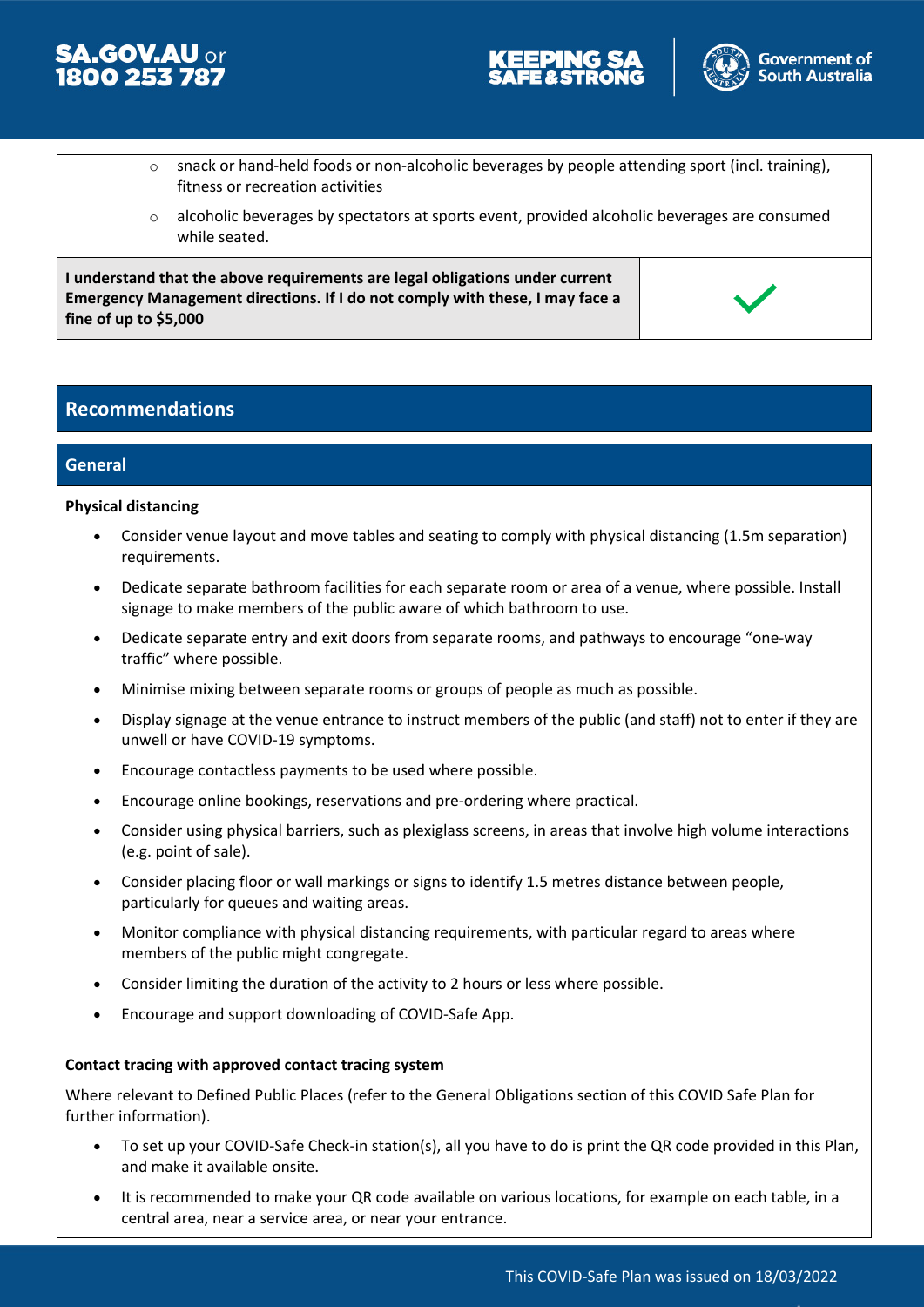



- When choosing the best place, please make sure you do not create bottlenecks/queues.
- You as the business owner/operator or person in charge of your activity are legally required to make QR code check-in available and encourage its use, and all people attending your venue - even if very briefly are required to use it to check in as soon as practical upon entry. This includes attendees, patrons, contractors, staff, couriers/delivery drivers, take-away only patrons, and so forth.
- The requirement for attendees to check in as soon as practical upon entry can be met in several ways. For example, patrons can check in once they have taken their seat at a restaurant or café via a QR code on their table, quickly check in at the door if there is no queue, or use QR codes located further into the business to avoid people congregating at the door.
- The data collected in this way is stored in a highly secure way, and can only be used by SA Health for contact tracing purposes. The data will be kept only for 28 days.
- To prevent your QR codes from getting damaged easily, you may wish to laminate the page they are printed on. This will not affect their usability.
- Please only use the QR code provided in your plan, as this is linked to your venue/place of your activity.
- You, as well as authorised officers, are allowed to ask attendees attending your venue or activity to provide evidence of having checked in by showing the confirmation text message on their phone.
- To comply with the requirement to keep your back-up contact tracing records (paper or similar) in a way that reduces the risk of them being copied, photographed, taken or used by any person other than an authorised officer, you can:
	- o Place your sign-in sheets in plain view of staff, or have individual check-in slips available that attendees can put into a secure tin or box.
	- o Ensure that any copies are kept safe and secure, and away from the general public.
	- $\circ$  Ensure that you regularly remove sign-in logs and store them safely for 28 days.
- To ensure checking in is also possible for people with a disability, special needs or from a culturally or linguistically diverse background, you may want to consider:
	- o Also printing a bigger version of your QR Code (on A3 paper)
	- $\circ$  Providing multiple copies of your QR codes, including both on shoulder height and at 1 metre from the ground
	- o Printing your QR code page in colour
- If you have to install a separate, unique QR code for an event (this is required for a private function, for example), please make sure you list the date of the event in the name of your COVID-Safe Plan, and please make sure the QR code is removed and no longer used after the event has ended.

#### **Hygiene, cleaning and disinfection**

- Conduct frequent environmental cleaning and disinfection especially of touch-points (door handles, push plates including bathroom, EFTPOS facilities, counters, table tops, backs of chairs, food preparation areas etc).
- Refer to SA Health and the Australian Government's online COVID-19 cleaning guidelines and factsheets for detailed information on how to undertake effective cleaning and disinfection, including the products and methods to use.
- Frequency of cleaning will be determined by the turn-over of attendees the more people attend over a period of time, the more cleaning required.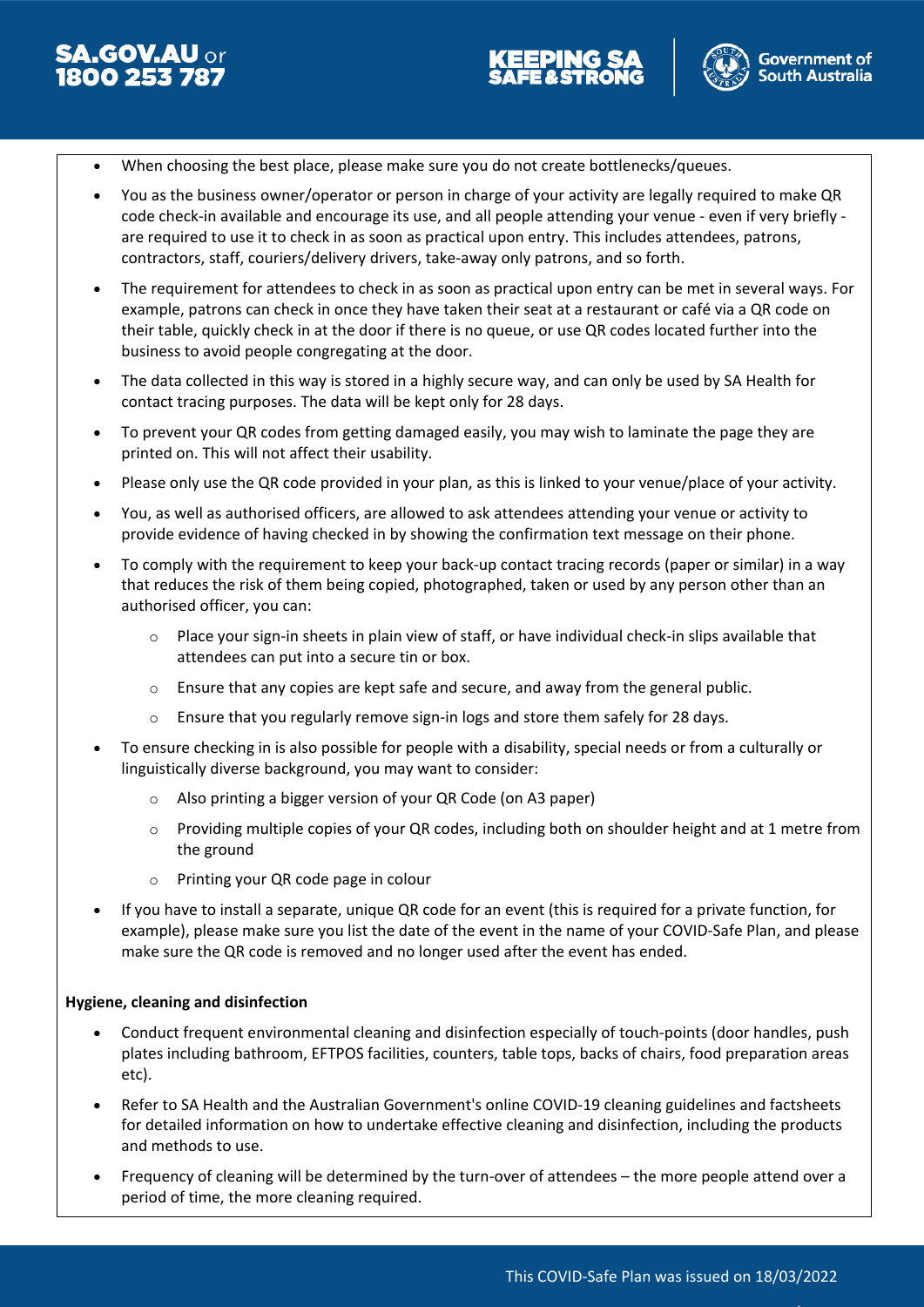





- Clean bathrooms more frequently than lower traffic areas, especially taps, door handles and other frequently touched points. Note that for certain activities, this is mandatory.
- Avoid providing/using shared items, equipment or utensils. Where this is not possible, clean them frequently or between use.
- Provide hand sanitiser on entry and exit of the premises, and areas where you expect many people to be, or a high turnover of people.
- Consider installing signage on hand hygiene and cough etiquette.
- Ensure bathrooms have soap and running water for handwashing.
- Hand drying facilities must be made available. Provide disposable paper towels or hand dryers only. Cloth towels should only be provided if they are for single use.
- If using communal showers, maintain/encourage that people maintain 1.5 metres distance between people.

#### **Staff**

- Staff should stay home if they are sick, and go home immediately if they become unwell. Unwell staff with COVID-19 compatible symptoms should be tested for COVID-19 and remain in isolation until they receive a result. They can return to work once a test is negative and their acute symptoms have resolved.
- Minimise unnecessary contact between staff. Consider dividing staff into fixed teams or shifts that do not cross over to reduce the risk of transmission.
- Consider how you will minimise contact between staff and site visitors such as delivery personnel.
- Consider if staff need any additional training to be able to implement your COVID-Safe Plan, such as COVID awareness training, COVID Marshal training, a COVID cleaning course or other training courses.
- Where relevant, please note that everyone attending your premises or activity should use COVID-SAfe Check-In. This includes staff.

#### **Ready for business**

- Print or download your COVID-Safe Plan.
- Print and display COVID-Safe materials (such as signage/posters on hygiene, physical distancing).
- Ensure all staff are aware of this plan and the requirements that are relevant to them.
- Review obligations under existing legislation and regulation which will continue to apply.
- Check that COVID-19 safety measures are risk assessed to ensure that any newly implemented measures do not create new safety or security risks.

#### **Response planning**

- Ensure you and your staff have a basic understanding of how to respond to a suspected case of COVID-19 at the workplace.
- A step-by-step summary of actions to take is:
	- 1. Keep others away from the confirmed or suspected case. Talk to and assess the person concerned; if they need urgent medical help, call 000 immediately.
	- 2. If the person is at your premises when symptoms emerge, assess the situation and risks. Talk to the person about your concerns and next steps. Seek government health advice.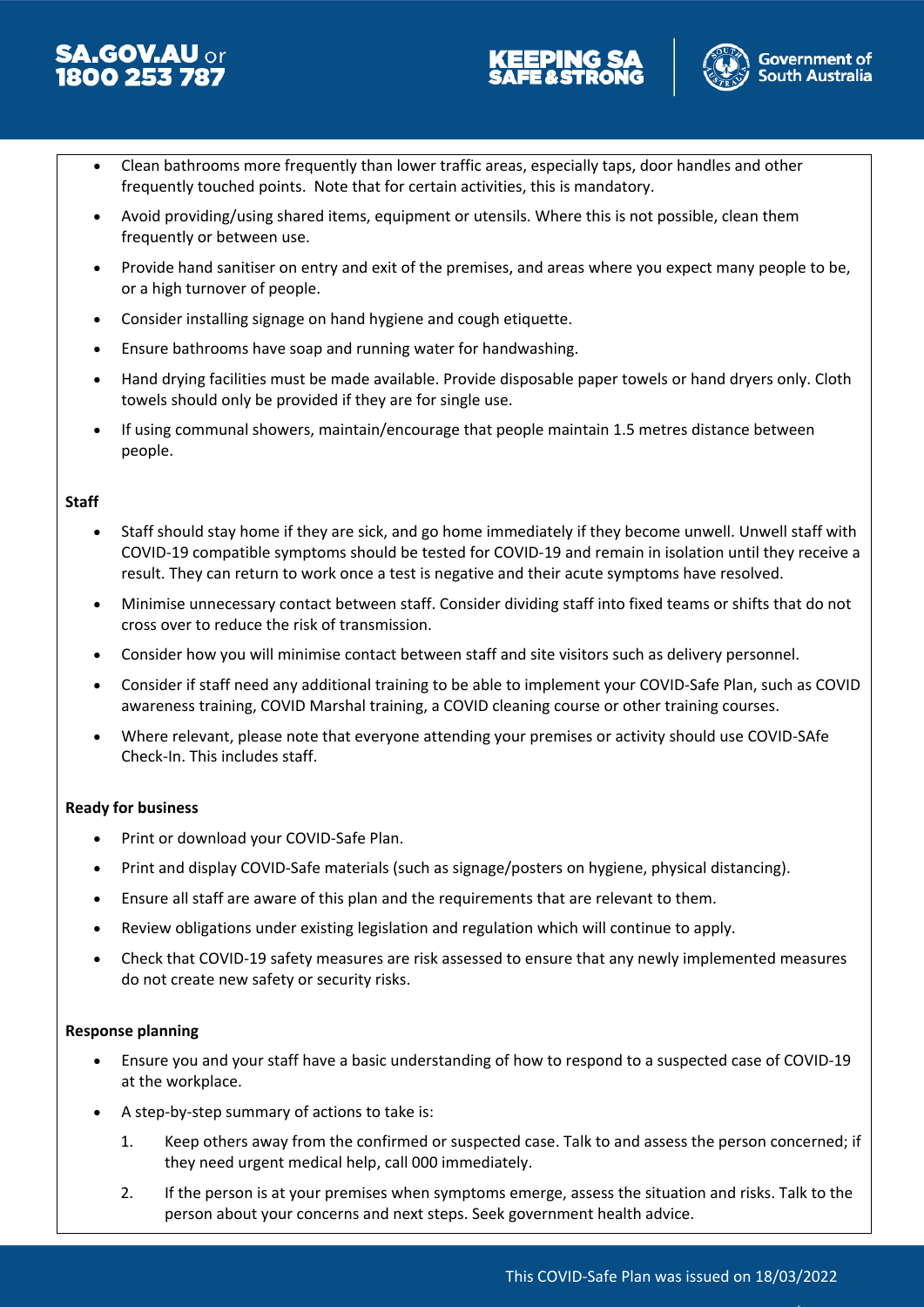





- 3. If well enough, ask the person to go home, seek medical advice and testing for COVID-19, and selfquarantine until a result is returned. Ensure the person has safe transport to get home; if not, you may need to arrange for a taxi.
- 4. Notify SA Health via HealthCommunicableDiseases@sa.gov.au so that they can trace any contacts of this person and contain the spread. SA Health may ask for any attendance records you may have kept to assist with this.
- 5. SA Health will assess whether other staff, patrons or contractors may have been exposed to COVID-19, and direct them to self-quarantine at home. Note: this may include your staff; as such, it is recommended to have contingency plans in place. SA Health may also ask you to close your premises for a deep environmental disinfection clean.
- Regularly review your COVID-Safe Plan. Update it if needed, for example if your place of doing business or the services you offer change.
- For further information visit [www.sahealth.gov.au](http://www.sahealth.gov.au/)

#### **COVID Marshals**

- COVID Marshal training courses prescribed by SA Health are available online at no cost. Visit www.covid-19.sa.gov.au for more information.
- Owners, operators or people effectively in charge of a business or activity are legally responsible for the overall compliance with their COVID-Safe Plan or COVID Management Plan. This includes responsibility for their COVID Marshal(s) and other staff.
- COVID Marshals are not legally responsible for a venue's overall compliance or for the behaviour of individual patrons. Instead, they have a duty to their employer/person in charge of the activity to perform their role as COVID Marshal to the best of their abilities.
- COVID Marshals must be familiar with their business or activity's COVID-Safe or COVID Management Plan. Owners, operators or people effectively in charge of a business or activity should provide a copy of their Plan to their COVID Marshal(s) and discuss the Plan and its implementation with them. This gives COVID Marshals the information they need to take reasonable action to ensure staff, patrons and other people comply with the Plan and the rules and restrictions in it.
- Beyond the mandatory requirements around age and training, it is recommended that people nominated as COVID Marshals have good customer service, people and communication skills, a solid knowledge of the business or activity's operations, and sufficient experience and authority among staff to supervise and give limited directions.

#### **Masks**

- It is currently generally recommended to wear a mask in situations and places where physical distancing is not possible.
- Masks are mandatory in all indoor public spaces and for a range of specific activities and settings. Refer to General Obligations and the obligations specific to your activity for more information.

**I understand these recommendations and will implement them where I can, to the extent possible, to ensure my operations are COVID Safe**



#### **Outdoor and indoor sport**

**Physical distancing**